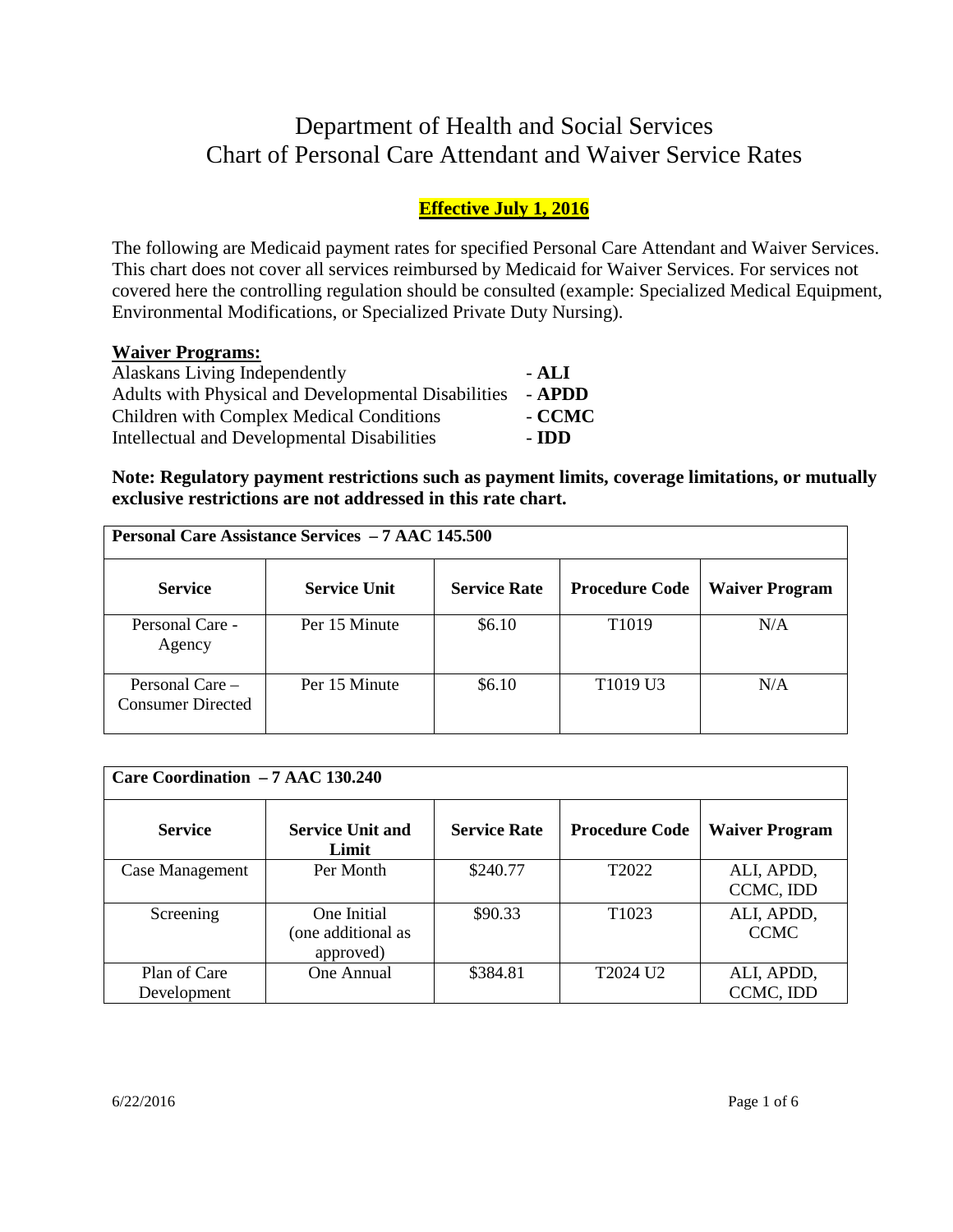| Nursing Oversight and Care Management - 7 AAC 130.235 |                                                                                            |                     |                       |                       |
|-------------------------------------------------------|--------------------------------------------------------------------------------------------|---------------------|-----------------------|-----------------------|
| <b>Service</b>                                        | <b>Service Unit</b>                                                                        | <b>Service Rate</b> | <b>Procedure Code</b> | <b>Waiver Program</b> |
| Oversight and Care<br>Management                      | Per $15$ minute $-$<br>local (service<br>within 200 miles<br>of provider)                  | \$22.38             | T1016 CG              | CCMC, IDD             |
| Oversight and Care<br>Management                      | Per $15$ minute $-$<br>non-local<br>(recipient greater<br>than 200 miles<br>from provider) | \$88.95             | <b>T1016 TN</b>       | CCMC, IDD             |

Note: Non-local (greater than 200 miles) means the provider must travel to the recipient in excess of 200 miles.

| Residential Supported Living (RSL) – 7 AAC 130.255 - Non-State Government owned and<br>operated provider |                     |                     |                       |                       |
|----------------------------------------------------------------------------------------------------------|---------------------|---------------------|-----------------------|-----------------------|
| <b>Service</b>                                                                                           | <b>Service Unit</b> | <b>Service Rate</b> | <b>Procedure Code</b> | <b>Waiver Program</b> |
| RSL - 5 or fewer beds<br>per EIN*                                                                        | Per day             | \$144.47            | <b>T2031 UR</b>       | ALI, APDD             |
| RSL - 6 to 16 beds per<br>$FIN*$                                                                         | Per day             | \$148.73            | <b>T2031 US</b>       | ALI, APDD             |
| RSL - 17 or more beds<br>$per$ EIN*                                                                      | Per day             | \$158.73            | T <sub>2031</sub>     | ALI, APDD             |
| <b>RSL</b><br>Acuity Add-on **                                                                           | Per day             | \$350.81            | T2031 TG              | ALI, APDD             |

\*EIN is the providers Employer Identification as issued by the Internal Revenue Service. The providers residential assisted living beds must be added to determine their total.

**\*\*** Per 7 AAC 130.267 requires the recipient receive dedicated 1 to 1 staffing care 24 hours per day.

| Residential Supported Living (RSL) - 7 AAC 130.255 - State Government owned and operated<br>provider |                     |                     |                       |                       |
|------------------------------------------------------------------------------------------------------|---------------------|---------------------|-----------------------|-----------------------|
| <b>Service</b>                                                                                       | <b>Service Unit</b> | <b>Service Rate</b> | <b>Procedure Code</b> | <b>Waiver Program</b> |
| <b>RSL</b>                                                                                           | Per day             | \$158.73            | T2031 CG              | ALI, APDD             |
| <b>RSL</b><br>Acuity Add-on **                                                                       | Per day             | \$350.81            | T2031 TG              | ALI, APDD             |

**\*\*** Per 7 AAC 130.267 requires the recipient receive dedicated 1 to 1 staffing care 24 hours per day.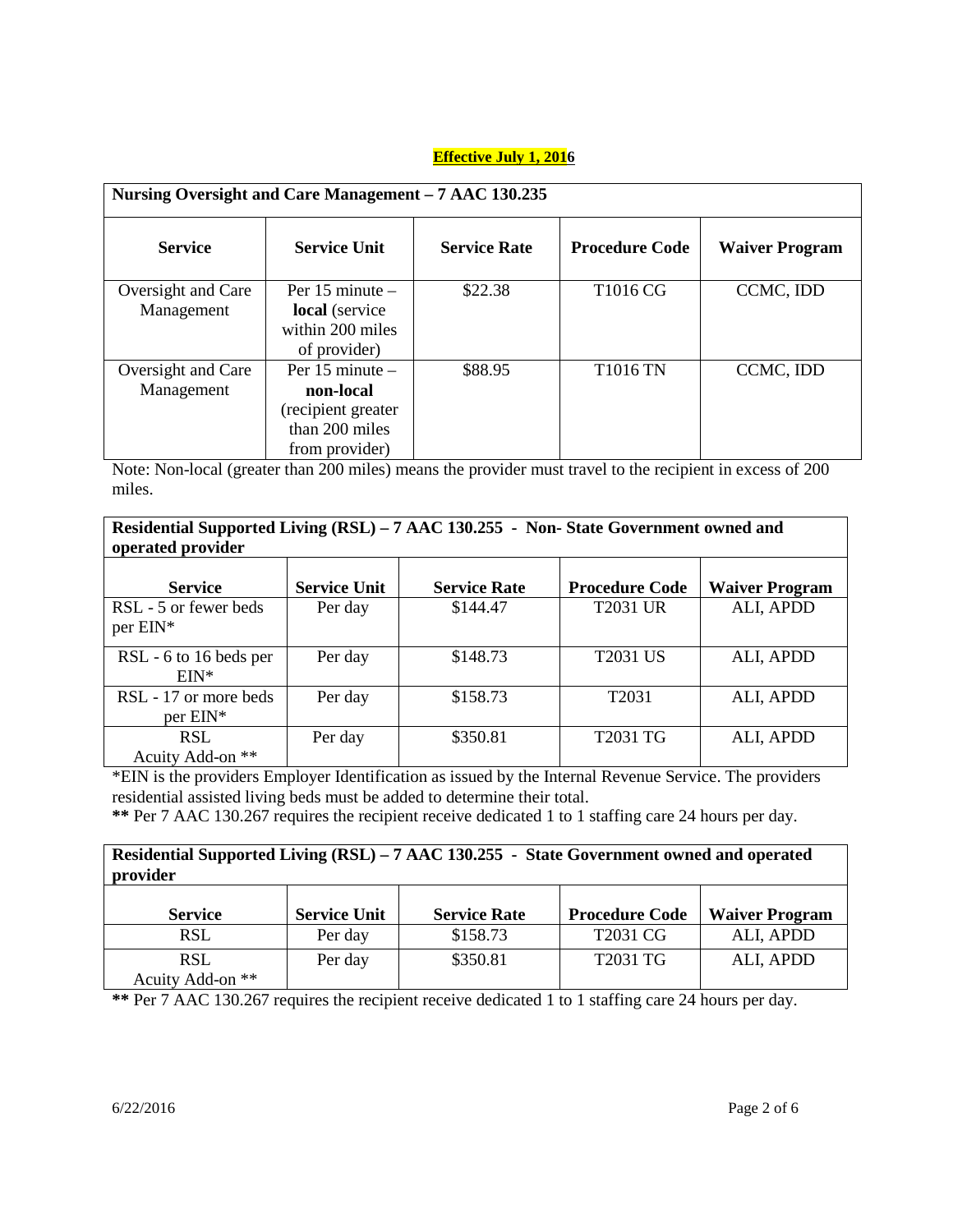|                            | Residential Habilitation - 7 AAC 130.265 |                     |                       |                       |  |
|----------------------------|------------------------------------------|---------------------|-----------------------|-----------------------|--|
| <b>Service</b>             | <b>Service Unit</b>                      | <b>Service Rate</b> | <b>Procedure Code</b> | <b>Waiver Program</b> |  |
|                            |                                          |                     |                       |                       |  |
| <b>Family Home</b>         | Per Diem                                 | \$119.93            | S5140                 | APDD, CMCC, IDD       |  |
| Habilitation - Adult       |                                          |                     |                       | Must be 18            |  |
| <b>Family Home</b>         | Per Diem                                 | \$150.01            | S5145                 | CCMC, IDD             |  |
| Habilitation – Child       |                                          |                     |                       |                       |  |
| Group Home                 | Per Diem                                 | \$316.86            | T <sub>2016</sub>     | APDD, CMCC, IDD       |  |
| Habilitation               |                                          |                     |                       | Must be 18 or over    |  |
| Group Home                 | Per Diem                                 | \$350.81            | T2016 TG              | APDD, CMCC, IDD       |  |
| <b>Habilitation Acuity</b> |                                          |                     |                       | Must be 18 or over    |  |
| Add-on $**$                |                                          |                     |                       |                       |  |
| Supported Living           | Residential - 15                         | \$10.66             | T2017                 | APDD, CMCC, IDD       |  |
| Habilitation               | Minute                                   |                     |                       | Must be 18 or over    |  |
|                            |                                          |                     |                       |                       |  |
| In-Home                    | In home $-15$                            | \$10.66             | T2017 U4              | CCMC, IDD             |  |
| Habilitation               | Minute                                   |                     |                       | Must be 17 or         |  |
|                            |                                          |                     |                       | Younger               |  |

**\*\*** Per 7 AAC 130.267 requires the recipient receive dedicated 1 to 1 staffing care 24 hours per day.

| <b>Intensive Active Treatment – 7 AAC 130.275</b>      |                                                                                            |                     |                       |                       |
|--------------------------------------------------------|--------------------------------------------------------------------------------------------|---------------------|-----------------------|-----------------------|
| <b>Service</b>                                         | <b>Service Unit</b>                                                                        | <b>Service Rate</b> | <b>Procedure Code</b> | <b>Waiver Program</b> |
| Time limited<br>intervention,<br>treatment, or therapy | Per $15$ minute $-$<br><b>local</b> (recipient<br>within 200 miles<br>of provider)         | \$22.38             | <b>H2011 CG</b>       | APDD, CMCC, IDD       |
| Time limited<br>intervention,<br>treatment, or therapy | Per $15$ minute $-$<br>non-local<br>(recipient greater<br>than 200 miles<br>from provider) | \$44.77             | <b>H2011TN</b>        | APDD, CMCC, IDD       |

Note: Intensive Active Treatment does not include services for routine and on-going behavioral challenges or services related to administration of care though training of staff. Non-local (greater than 200 miles) means the provider must travel to the recipient in excess of 200 miles.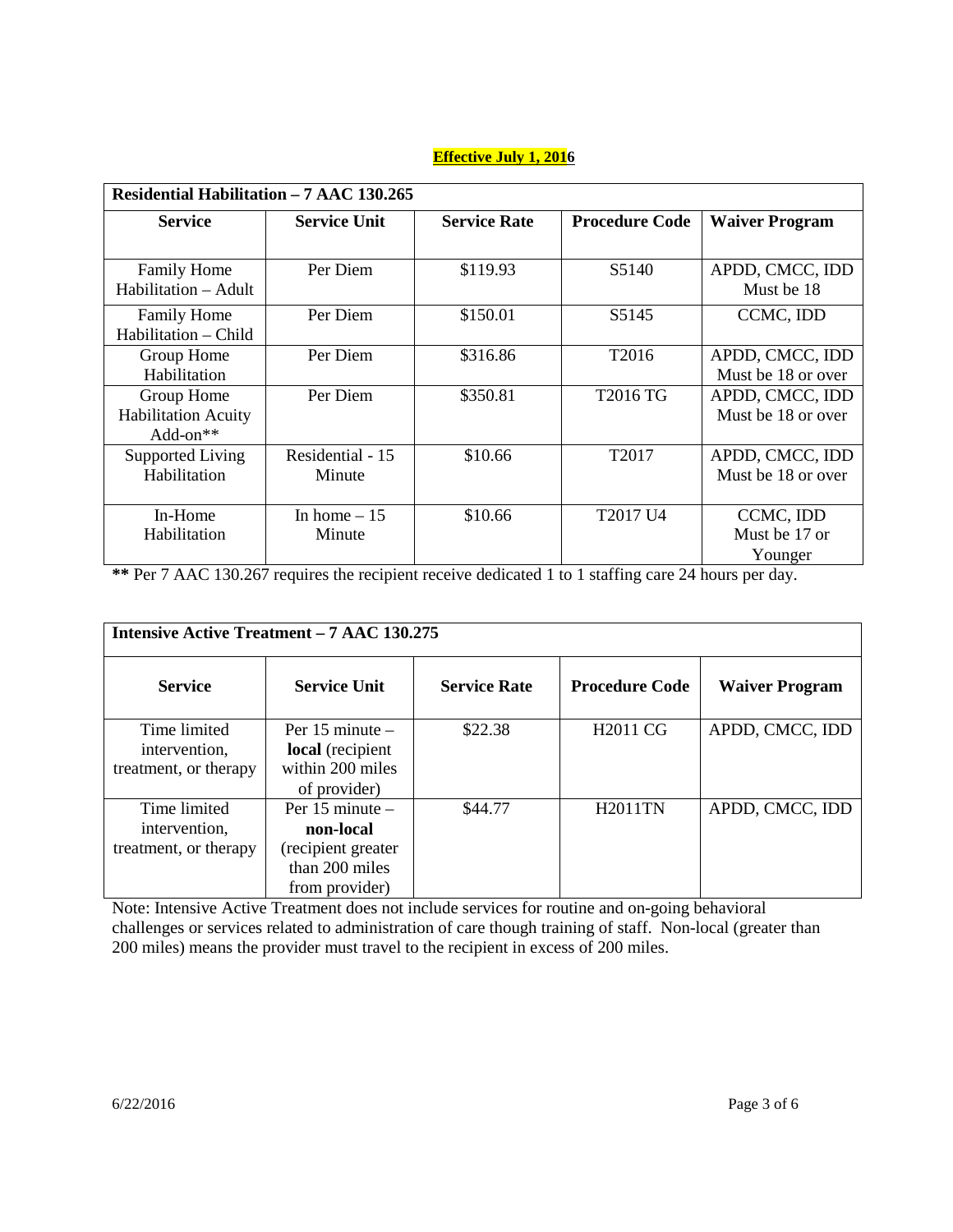| <b>Various</b>                                           |                                                    |                     |                       |                           |
|----------------------------------------------------------|----------------------------------------------------|---------------------|-----------------------|---------------------------|
| <b>Service</b>                                           | <b>Service Unit</b>                                | <b>Service Rate</b> | <b>Procedure Code</b> | <b>Waiver Program</b>     |
| Day Habilitation -<br>Individual<br>7 AAC 130.260        | 15 Minute                                          | \$10.71             | T2021                 | APDD, CMCC,<br><b>IDD</b> |
| Day Habilitation -<br>Group<br>7 AAC 130.260             | 15 Minute                                          | \$7.50              | T2021 HQ              | APDD, CMCC,<br><b>IDD</b> |
| Supported<br>Employment -<br>Individual<br>7 AAC 130.270 | 15 Minute                                          | \$12.12             | T2019                 | APDD, CMCC,<br><b>IDD</b> |
| Supported<br>Employment -<br>Group<br>7 AAC 130.270      | 15 Minute                                          | \$8.49              | T2019 HQ              | APDD, CMCC,<br><b>IDD</b> |
| Pre Employment -<br>Individual<br>7 AAC 130.270          | 15 Minute                                          | \$12.12             | T2019 CG              | APDD, CMCC,<br><b>IDD</b> |
| Pre Employment -<br>Group<br>7 AAC 130.270               | 15 Minute                                          | \$8.49              | T2019 TT              | APDD, CMCC,<br><b>IDD</b> |
| Chore<br>7 AAC 130.245                                   | 15 Minute                                          | \$6.70              | S5120                 | ALI, APDD,<br>CMCC, IDD   |
| <b>Adult Day Service</b><br>7 AAC 130.250                | Per Half Day***                                    | \$84.11             | S5101                 | ALI, APDD                 |
| <b>Adult Day Service</b><br>7 AAC 130.250                | 15 Minute                                          | \$5.25              | S5100                 | ALI, APDD                 |
| Meals<br>7 AAC 130.295                                   | <b>Home Delivered</b><br>Per Meal                  | \$21.77             | S5170                 | ALI, APDD,<br>CMCC, IDD   |
| <b>Congregate Meals</b><br>7 AAC 130.295                 | Per Meal                                           | \$21.15             | T2025                 | ALI, APDD,<br>CMCC, IDD   |
| Transportation<br>7 AAC 130.290                          | $\overline{P}$ er Trip –<br>Attendant or<br>Escort | \$14.74             | <b>T2001 SE</b>       | ALI, APDD,<br>CMCC, IDD   |
| Transportation<br>7 AAC 130.290                          | Per Trip up to 20<br>miles - Recipient             | \$14.74             | T2003                 | ALI, APDD,<br>CMCC, IDD   |
| Transportation<br>7 AAC 130.290                          | Per Trip greater<br>than 20 miles -<br>Recipient   | \$29.48             | <b>T2003 TN</b>       | ALI, APDD,<br>CMCC, IDD   |

\*\*\* Service period must be at least 1 hour with coverage up to 4 hours per day. This service unit is limited to one unit per day. Adult Day Services in excess of one Per Half Day unit must be covered using the 15 minute service units 6/22/2016 Page 4 of 6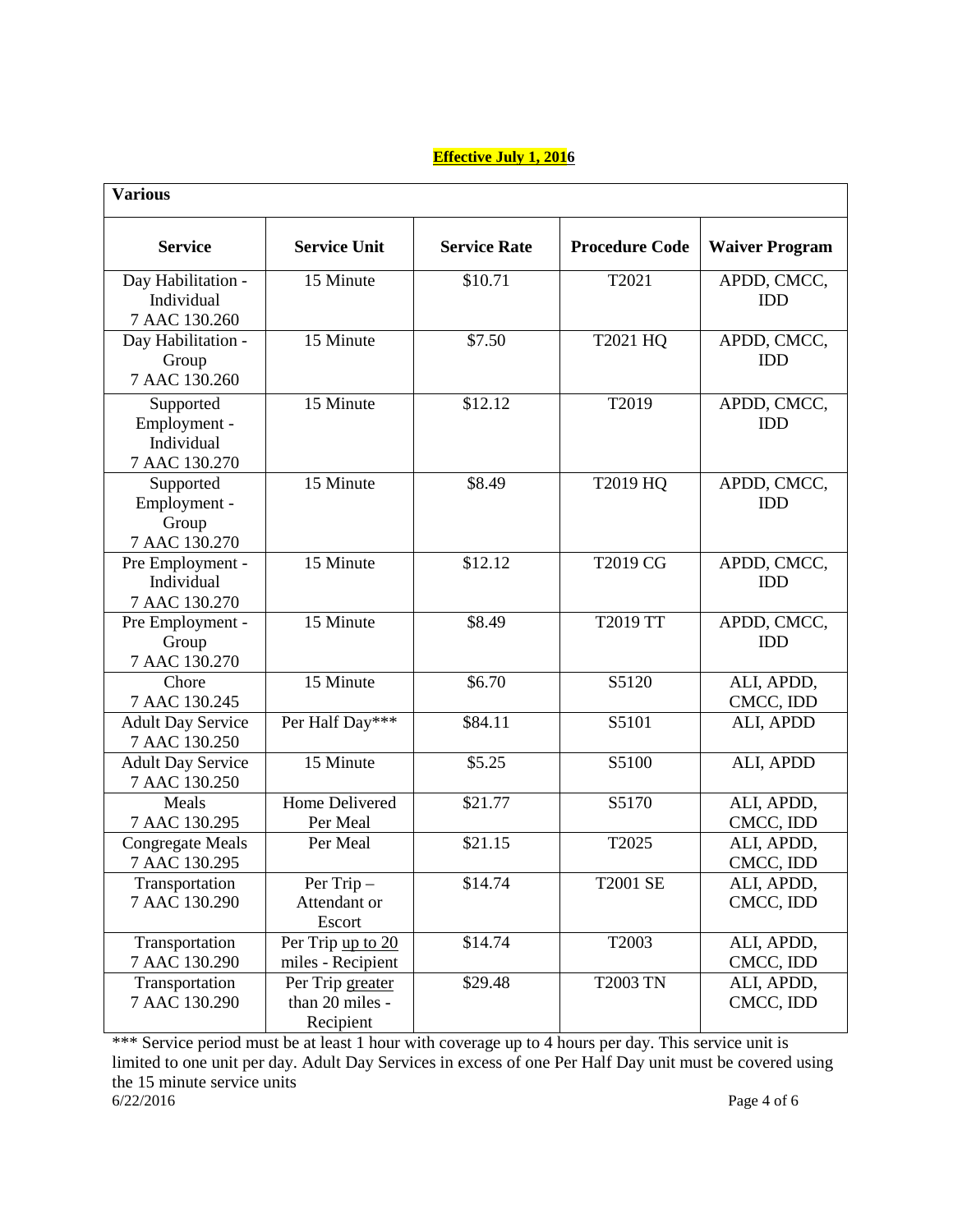| <b>Various – Continued</b>                           |                                                     |                      |                                  |                                         |
|------------------------------------------------------|-----------------------------------------------------|----------------------|----------------------------------|-----------------------------------------|
| Transportation<br>7 AAC 130.290                      | Paratransit<br>provider Per Trip<br>- Recipient *** | \$29.48              | <b>T2003 CG</b>                  | ALI, APDD,<br>CMCC, IDD                 |
| Specialized private<br>duty nursing<br>7 AAC 130.285 | 15 minute<br><b>Registered Nurse</b>                | Per<br>7 AAC 145.250 | T <sub>1002</sub> U <sub>2</sub> | ALI, APDD, IDD<br>Must be 21 or<br>over |
| Specialized private<br>duty nursing<br>7 AAC 130.285 | 15 minute<br><b>LPN/LVN</b>                         | Per<br>7 AAC 145.250 | T <sub>1003</sub> U <sub>2</sub> | ALI, APDD, IDD<br>Must be 21 or<br>over |

\*\*\*\* Par transit providers defined under 49 CFR 37 Subpart F.

| Respite (unskilled) $-7$ AAC 130.280 |                     |                     |                       |                         |
|--------------------------------------|---------------------|---------------------|-----------------------|-------------------------|
| <b>Service</b>                       | <b>Service Unit</b> | <b>Service Rate</b> | <b>Procedure Code</b> | <b>Waiver Program</b>   |
| Respite                              | Per 15 Minute       | \$6.26              | S5150                 | ALI, APDD,<br>CCMC, IDD |
| Respite – Family<br>Directed         | Per 15 Minute       | \$4.22              | S5150 U <sub>2</sub>  | CCMC, IDD               |
| Respite                              | Per Day             | \$299.78            | S5151                 | ALI, APDD,<br>CCMC, IDD |
| Respite – Family<br>Directed         | Per Day             | \$202.68            | S5151 U2              | CCMC, IDD               |

**Service rates on this chart will be adjusted to reflect regional differences in the cost of doing business based on the regional in which the provider is located. These regional factors are based upon the designated planning regions described in Table I-1 of the** *Alaska Geographic Differential Study***, Dated April 30, 2009. Rate adjustments are as follows:** 

| Anchorage Region<br>$\bullet$                   | no adj. | 1.00 |             |
|-------------------------------------------------|---------|------|-------------|
| <b>Fairbanks</b><br>٠                           | 3%      | 1.03 |             |
| Parks/Elliott/Steese Highways<br>$\bullet$      | No adj. | 1.00 |             |
| Glennallen Region<br>$\bullet$                  | N/A     | 1.00 |             |
| Delta Junction/Tok Region<br>$\bullet$          | 4%      | 1.04 |             |
| Roadless Interior<br>$\bullet$                  | 31%     | 1.31 |             |
| Mat-Su<br>$\bullet$                             | N/A     | 1.00 |             |
| Kenai Peninsula                                 | 1%      | 1.01 |             |
| Prince William Sound                            | 8%      | 1.08 |             |
| Kodiak                                          | 12%     | 1.12 |             |
| Arctic Region<br>٠                              | 48%     | 1.48 |             |
| Bethel/Dillingham<br>٠                          | 49%     | 1.49 |             |
| <b>Aleutian Region</b><br>٠                     | 50%     | 1.50 |             |
| <b>Southwest Small Communities</b><br>$\bullet$ | 44%     | 1.44 |             |
| 6/22/2016                                       |         |      | Page 5 of 6 |